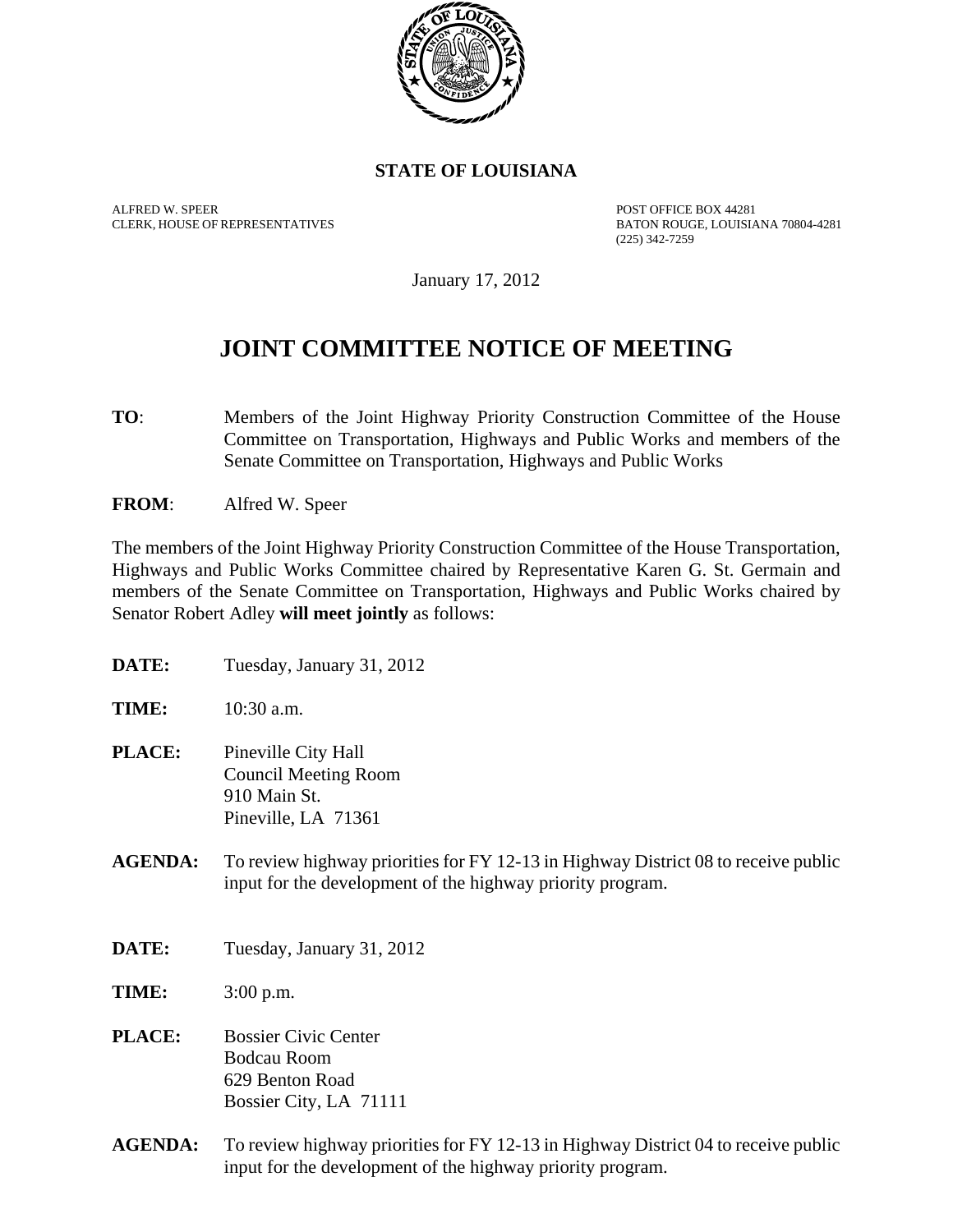Joint Highway Priority Construction Committee Notice of Meeting January 17, 2012 Page 2

- **DATE:** Wednesday, February 1, 2012
- **TIME:** 9:00 a.m.
- **PLACE:** Monroe City Hall City Council Chambers 400 Lea Joyner Expressway Monroe, LA 71291
- **AGENDA:** To review highway priorities for FY 12-13 in Highway District 05 to receive public input for the development of the highway priority program.
- **DATE:** Wednesday, February 1, 2012
- **TIME:** 2:00 p.m.
- **PLACE:** Franklin Parish Media Center 7923 Prairie Rd. Winnsboro, LA 71295
- **AGENDA:** To review highway priorities for FY 12-13 in Highway District 58 to receive public input for the development of the highway priority program.
- **DATE:** Wednesday, February 8, 2012
- **TIME:** 9:30 a.m.
- **PLACE:** Lake Charles Civic Center Contraband Room 900 Lakeshore Dr. Lake Charles, LA 70602
- **AGENDA:** To review highway priorities for FY 12-13 in Highway District 07 to receive public input for the development of the highway priority program.